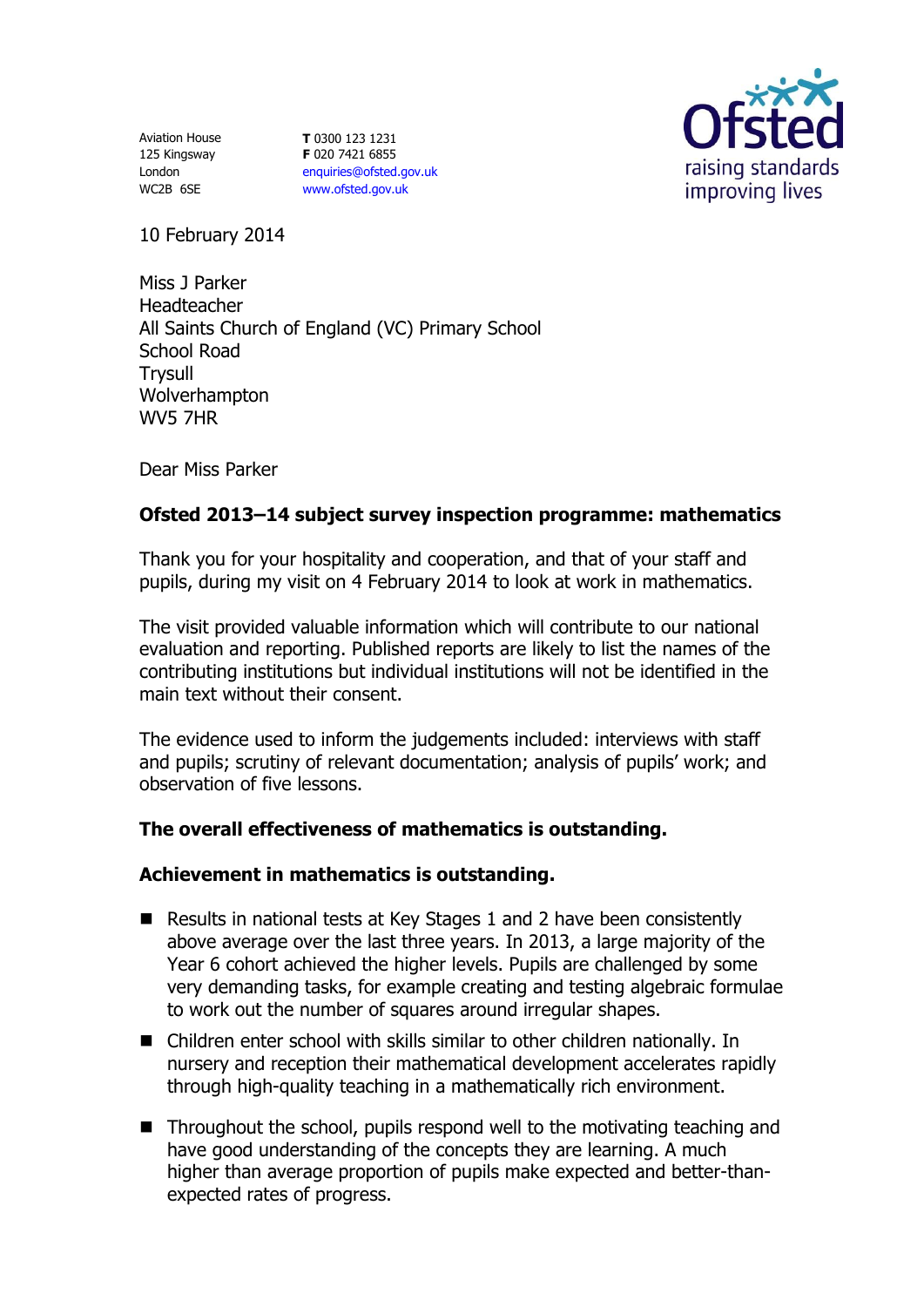- Pupils develop a love of mathematics. So much so, that all pupils working towards Levels 4, 5 and 6 choose to stay behind after school for extra mathematics lessons with you, the senior teacher and the mathematics coordinator.
- **Pupils who are disabled or have special educational needs receive high** quality support through additional small-group work. This work is matched precisely to their needs and helps them overcome any gaps in their understanding. Teaching assistants deliver skilfully individual programmes of support and ensure pupils do as much as they can for themselves.
- Pupils have frequent opportunities to solve mathematical problems and to apply their mathematical knowledge in real-life situations. For example, Year 4 and 5 pupils used units of time, miles and kilometres to track their teacher's bike ride from London to Paris. Pupils regularly work as 'maths detectives' to solve puzzles. The local environment is used well to help their understanding; for example, marking out life-size plans of house designs in the field next door.

## **Teaching in mathematics is outstanding.**

- Teaching across the school enables pupils to make outstanding progress and become confident mathematicians. Careful questioning develops pupils' conceptual understanding rapidly. Challenging work for the most able pupils, taken from Key Stage 3 programmes, makes pupils think hard.
- Teachers routinely use effective questioning and pupils' responses to identify any misconceptions. A consistent feature of all lessons observed was effective use of checking of pupils' learning by all adults as they moved around classrooms. Pupils' mathematical vocabulary is enhanced by plentiful opportunities to work in pairs to discuss solutions to problems.
- Daily opportunities for pupils to act on teachers' marking are helping them overcome misconceptions, make corrections, or take next steps in their learning. Marking in pupils' books is detailed, accurate and identifies next steps through simple prompts such as 'try this' or 'next, do this'.
- **Information and communication technology is used well to support pupils'** mathematical learning. Children in reception used tablet computers to capture photographic images of different 2D and 3D shapes. Teachers used these images well, presenting them on interactive whiteboards, and prompting children to describe carefully the features of each shape.

### **The curriculum in mathematics is outstanding.**

- The curriculum places a high priority on developing pupils' conceptual understanding and problem-solving skills. Adults dip in and out of different schemes depending on the topic being covered and what provides the best match to pupils' needs. Very occasionally, calculation work in lacks the variety needed to make pupils think hard about every question.
- The mathematically rich environment in nursery and reception enables children to immerse themselves in a world of mathematics, for instance by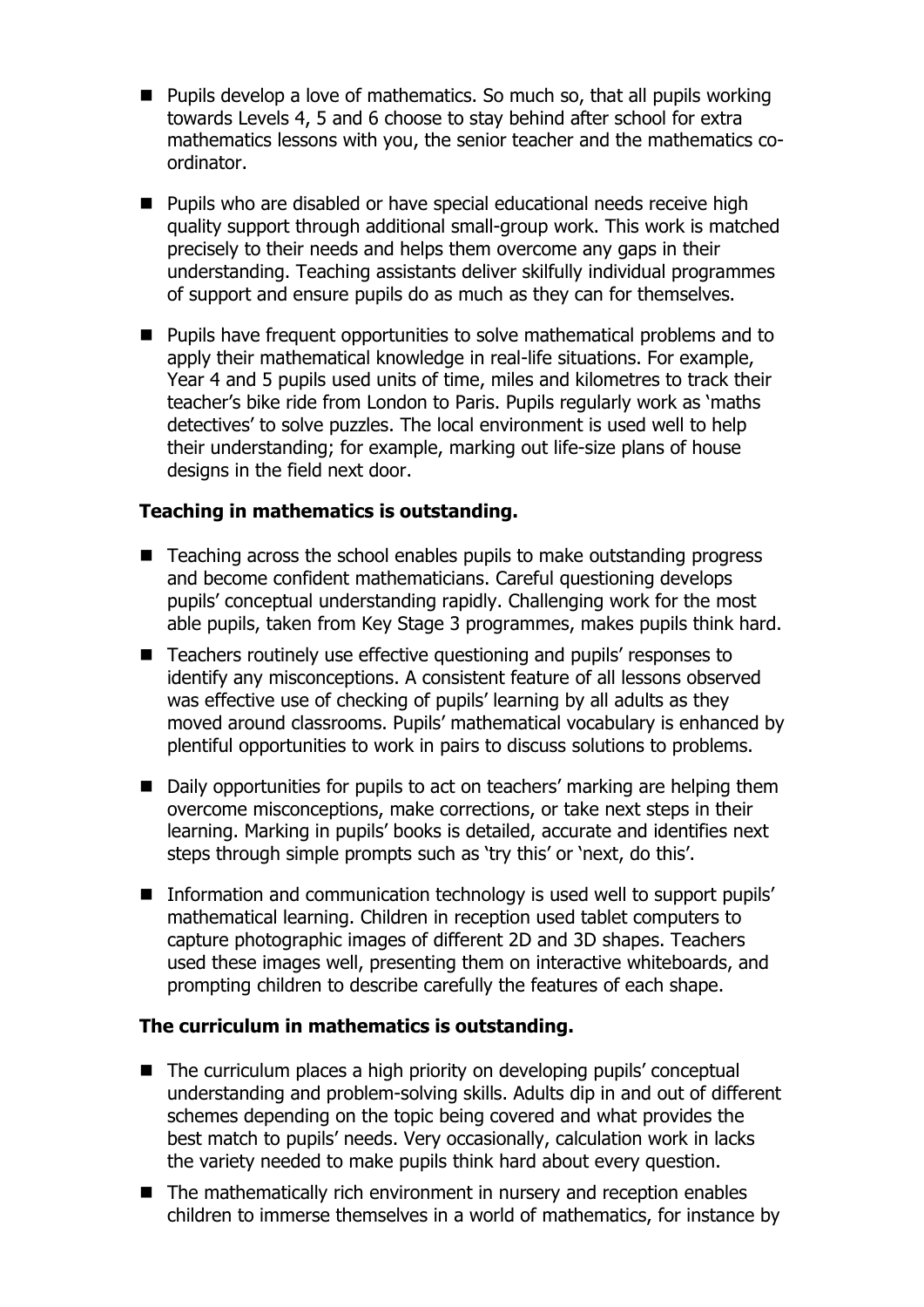writing Chinese numbers in sequence, making models of shapes and using large scale dominoes for play.

**Pupils enjoy the links made in the curriculum to other topics and subjects.** For example, when reading 'One for Snail, Ten for Crab', pupils enjoyed finding how many different animals there could be with a total of 14 legs. Older pupils planned and costed trips to France and Spain, which involved researching internet prices, local markets and methods of travel to establish the cheapest options. Such opportunities provide pupils with a very good understanding of mathematics beyond the classroom.

#### **Leadership and management of mathematics are outstanding.**

- With the mathematics leader, you have established a vibrant mathematical community. Engaging lessons, taught consistently well by all staff, help develop pupils' problem solving abilities and ensure excellent progress.
- Leaders at all levels, including governors, are knowledgeable, well informed and up-to-date with their understanding of mathematics both within the school and nationally. Performance management is used very effectively to identify target groups of pupils and ensure all make the progress of which they are capable.
- The mathematics leader is highly capable and well respected. Good support and advice has brought about improvements to teaching and the curriculum. Working within a local network of schools enables some of this expertise to be shared beyond the school. The school recognises it could pursue this avenue even further.
- Detailed subject plans identify precise actions to bring about further improvements. Analyses of teachers' planning and pupils' work, focussing on the development of pupils' problem-solving skills and their progress, are used well to identify teachers' individual training needs.
- Staff take ownership of their performance. They act swiftly on feedback from lesson observations and strive to improve their practice. Advice and support is always available to ensure that teaching is always improving. This, in part, is why pupils' achievement is outstanding.

#### **Areas for improvement, which we discussed, include:**

- $\blacksquare$  ensure written calculation questions make pupils think hard and require them to demonstrate their understanding in a variety of ways
- $\blacksquare$  extend your work and impact within the network of local schools to a broader audience.

I hope that these observations are useful as you continue to develop mathematics in the school.

As explained previously, this letter will be published on the Ofsted website. It may be used to inform decisions about any future inspection. A copy of this letter is also being sent to your local authority.